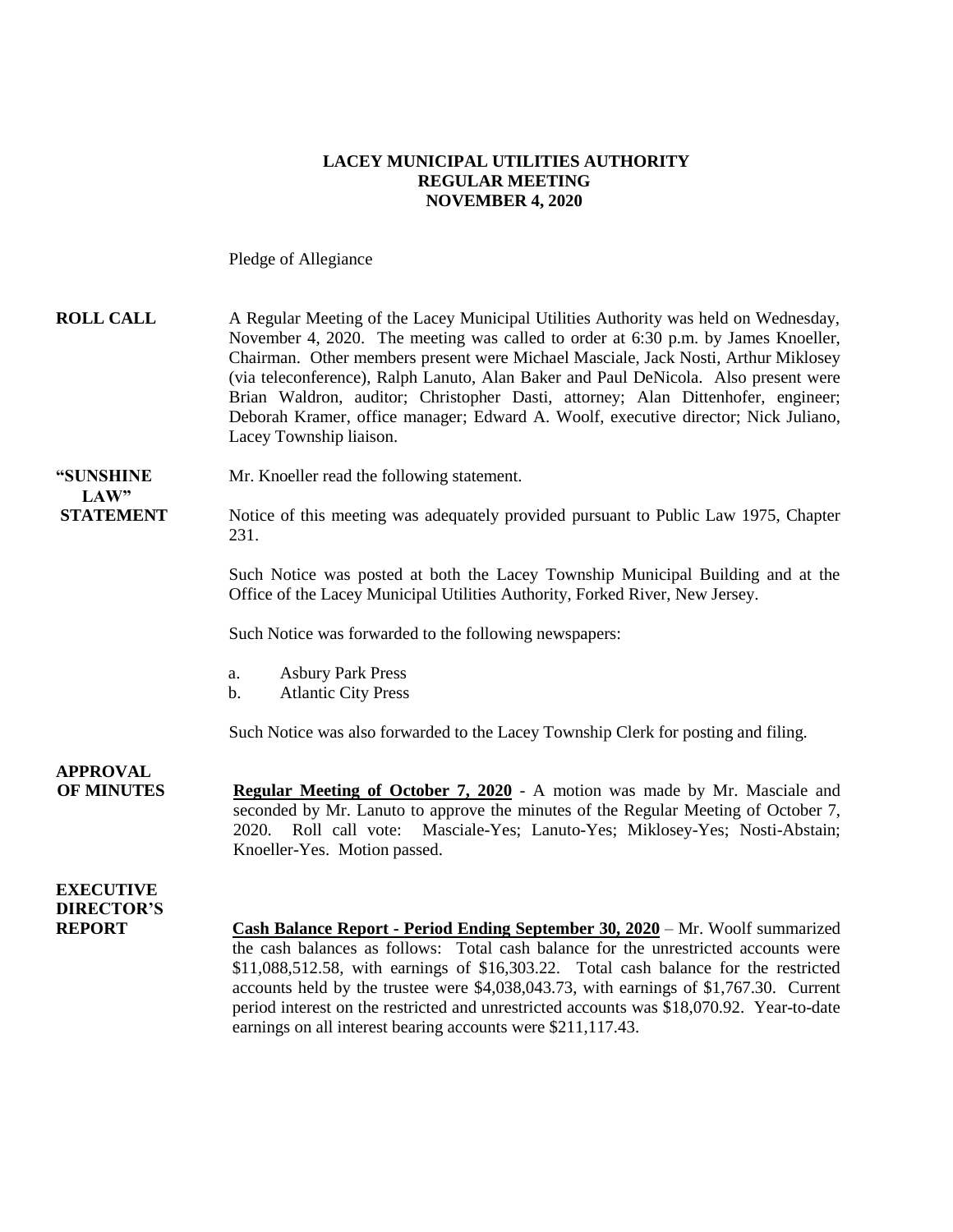Board Meeting November 4, 2020 Page 2

> **Water Treatment Chemicals 2021** – Mr. Woolf requested authorization to advertise and receive bids for water treatment chemicals 2021. A motion was made by Mr. Miklosey and seconded by Mr. Nosti authorizing the advertisement to receive bids for water treatment chemicals 2021. Roll call vote: Miklosey-Yes; Nosti-Yes; Lanuto-Yes; Masciale-Yes; Knoeller-Yes. Motion passed.

# **BUSINESS**

**ENGINEER'S**

**REPORT** The business report was submitted for review.

**REPORT Resolution 2020-48 – Preliminary Approvals – Sunrise Plaza Restaurants - 2020 Equities, LLC** – On recommendation by the Authority's engineer, a motion was made by Mr. Masciale and seconded by Mr. Nosti to adopt *Resolution 2020-48, Resolution of the Lacey Municipal Utilities Authority, County of Ocean, State of New Jersey, Preliminary Sewer and Water Approval, Sunrise Plaza Restaurants, 2020 Equities, LLC, Block 314, Lot 29.07*. Roll call vote: Masciale-Yes; Nosti-Yes; Lanuto-Yes; Miklosey-Yes; Knoeller-Yes. Motion passed.

> **Solar Panel Evaluation** – Mr. Dittenhofer stated bid specifications are being prepared for solar panel installation. He asked for direction with regards to the location the solar panels are to be installed. He stated all of the solar panels are unable to fit on the administration building, so the idea was to use the record storage building or maintenance building. Mr. Knoeller recommended all the panels be stored on the maintenance building. The Board concurred.

> **Sanitary Sewer Rehabilitation** – Mr. Dittenhofer recommended payment in the amount of\$74,608.74. Mechanical descaling is 100% complete. Manhole rehabilitation is 100% complete and sewer lining is over 50% complete.

> **Repainting of Tank No.**  $1 - Mr$ **.** Dittenhofer recommended payment No. 1 in the amount of \$197,409.24.

> **Column Investigation Well #7** – Mr. Dittenhofer stated A.C. Schultes has completed the column removal and pump removal. Water quality test pump and additional water quality testing has been completed.

> **Route 9 Watermain Extension** – Mr. Dittenhofer stated the application process for Waterfront Development Permit as required by NJDEP and Ocean County Soil Conservation District permit is under review. Mr. Knoeller asked Mr. Woolf and Mr. Dittenhofer to generate a list of materials needed for this project to be stored on site.

### **ATTORNEY'S REPORT**

**Holtec – Connection to Water and Sewer Infrastructure** – Mr. Dasti reported his office has been in contact with several property owners adjoining the Holtec site. His office is beginning discussions and negotiations in conjunction with the assistance of Mr. Dittenhofer's office to tie into the water and sewer infrastructure.

**Toll Brothers, Inc**. - Mr. Dasti reported in conjunction with the Authority's billing department, another notice was sent to Toll Brothers with the final amount outstanding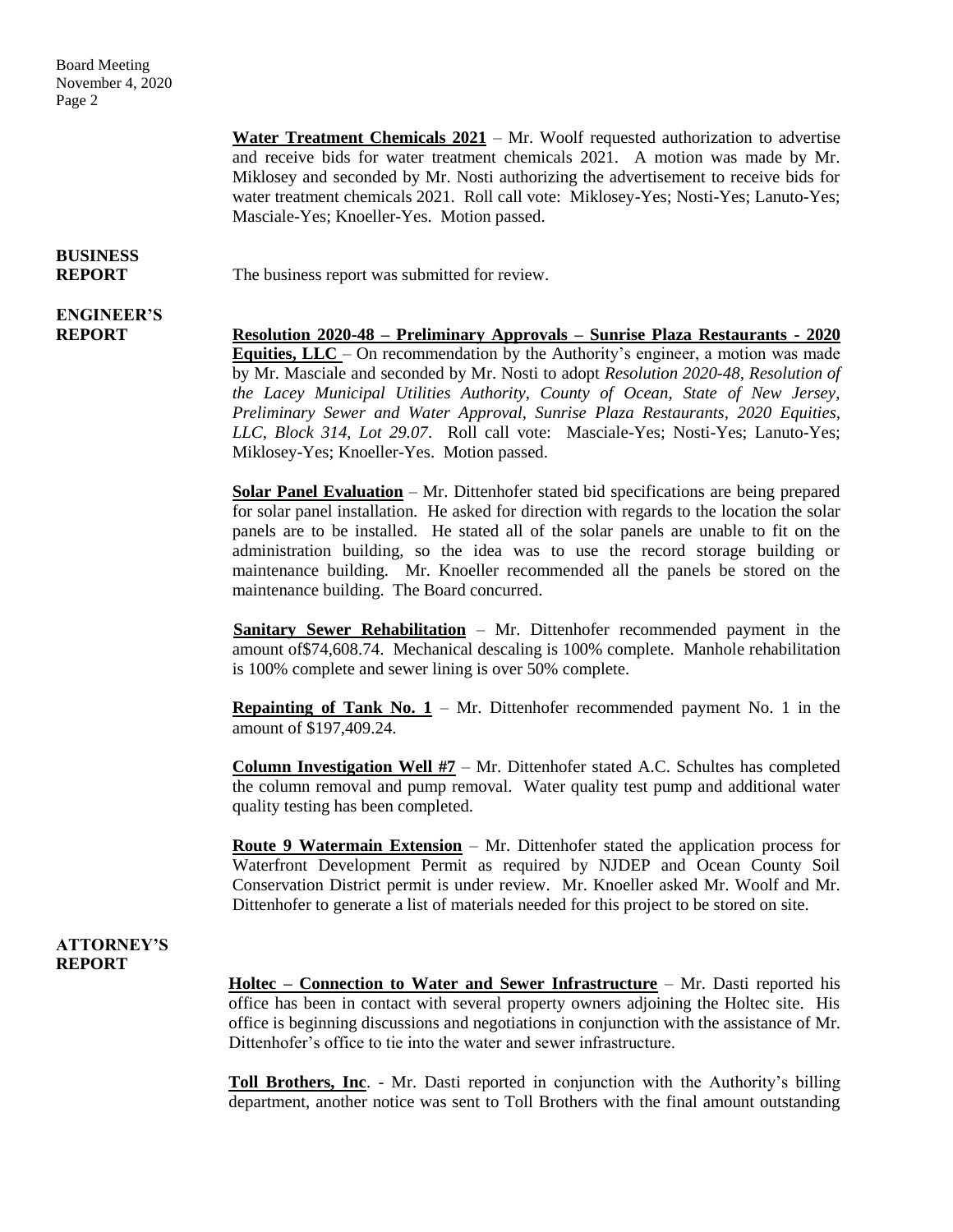for the replacement of the water meter, as well as the estimated water charges for the non-use of the meter. If the balance is not paid by the time period set forth in the bill, then it can be placed as a lien and continue to collect interest.

**COVID-19 Update** - Mr. Dasti reported the Governor recently executed Executive Order 190 which precludes certain entities, including municipal utility authorities from collecting late fees on unpaid residential water bills. This Executive Order runs contrary to recent legislation passed by the New Jersey Legislature, it precludes the collection of late charges for unpaid residential bills until March 2021.

## **AUDITOR'S**

**REPORT Accountant's Status Report – Month Ended September 30, 2020** – Mr. Waldron reported water and sewer revenues had an unfavorable variance for the month. Sewer expenses had an unfavorable variance for the month, but favorable on water. Sewer and water user charges had a favorable variance for the month, but unfavorable year-to-date.

> **Resolution 2020-47 – Approve 2021 Budget** - On recommendation by the Authority's auditor, a motion was made by Mr. Nosti and seconded by Mr. Masciale to adopt *Resolution 2020-47, Approving the 2021 Authority Budget for the Lacey Municipal Utilities Authority*. Roll call vote: Nosti-Yes; Masciale-Yes; Lanuto-Yes; Miklosey-Yes; Knoeller-Yes. Motion passed.

> **Resolution 2020-47a– Submit Budget** - On recommendation by the Authority's auditor, a motion was made by Mr. Nosti and seconded by Mr. Masciale to adopt *Resolution 2020-47a, submitting the 2021 Authority Budget for the Lacey Municipal Utilities Authority*. Roll call vote: Nosti-Yes; Masciale-Yes; Lanuto-Yes; Miklosey-Yes; Knoeller-Yes. Motion passed

#### **CORRESPONDENCE**

**Edward Hendrickson, Panama Ct.** – Requesting relief of utility bill due to faulty meter. A motion was made by Mr. Masciale and seconded by Mr. Nosti to grant an adjustment in the amount of \$734.58 (77,000 gallons). Roll call vote: Masciale-Yes; Nosti-Yes; Lanuto-Yes; Miklosey-Yes; Knoeller-Yes. Motion passed.

**Andrew Shelpuk, Meadowlark Drive** – Requesting relief of utility bill due to an underground pipe leak. Since the water from the leak did not go into the sewer system, a motion was made by Mr. Nosti and seconded by Mr. Lanuto to grant an adjustment in the amount of \$640.48 (110,000 gallons). Roll call vote: Nosti-Yes; Lanuto-Yes Miklosey-Yes; Masciale-Yes; Knoeller-Yes. Motion passed.

**Julia Nodine, Bowsprit Point** – Requesting relief of utility bill due to a pipe leak in crawl space. Since the water from the leak did not go into the sewer system, a motion was made by Mr. Masciale and seconded by Mr. Nosti to grant an adjustment in the amount of \$580.32 (93,000 gallons). Roll call vote: Masciale-Yes; Nosti-Yes; Lanuto-Yes Miklosey-Yes; Knoeller-Yes. Motion passed.

**Brandon Loder, John St.** – Requesting relief of utility bill due to pipe leak in crawl space. Since the water from the leak did not go into the sewer system, a motion was made by Mr. Masciale and seconded by Mr. Lanuto to grant an adjustment in the amount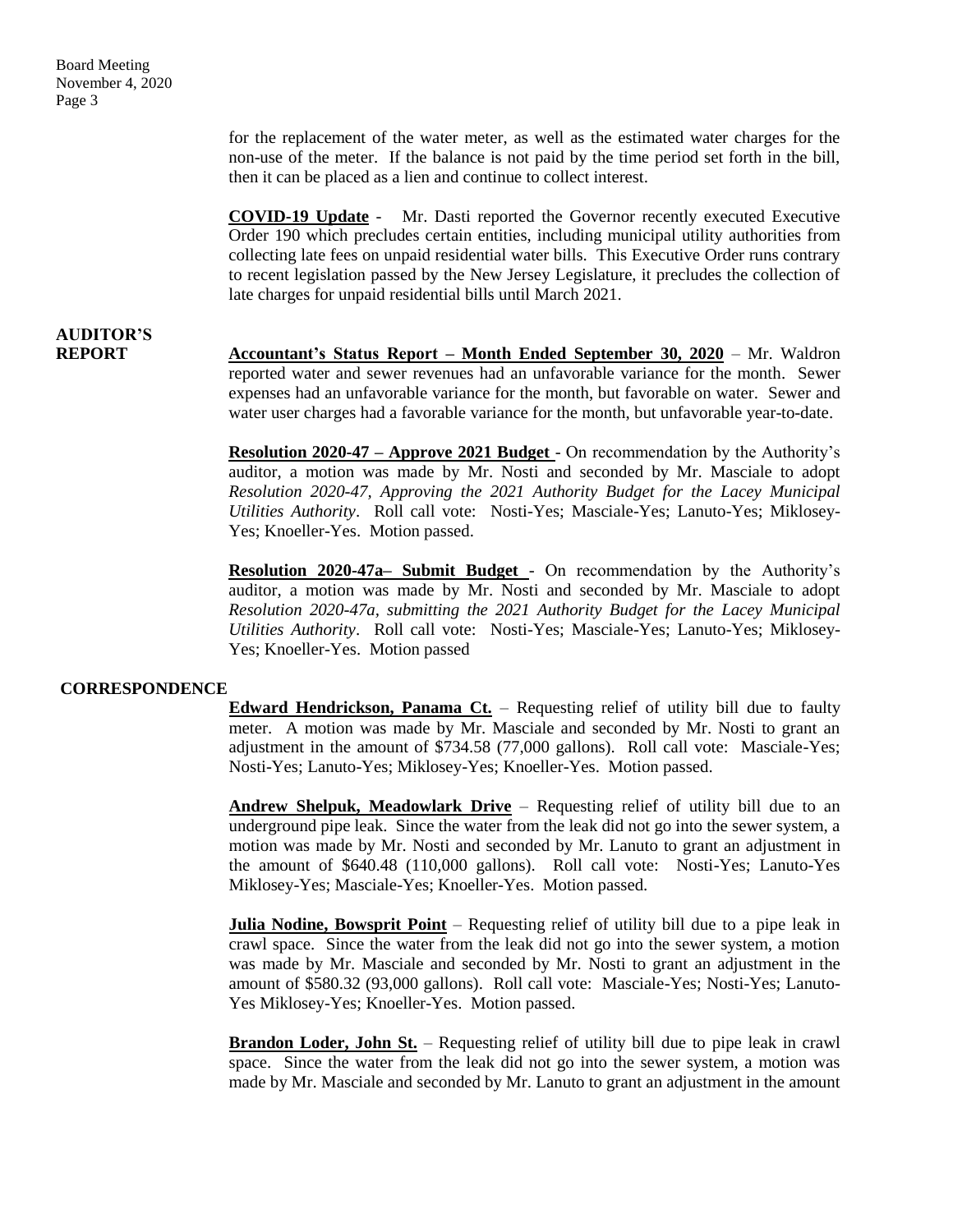of \$457.40 (80,000 gallons). Roll call vote: Masciale-Yes; Lanuto-Yes; Miklosey-Yes; Nosti-Yes; Knoeller-Yes. Motion passed.

**Peter Mooney, Sarasota Dr.** – Requesting relief of utility bill due to an irrigation pipe leak. Since the water from the leak did not go into the sewer system, a motion was made by Mr. Nosti and seconded by Mr. Miklosey to grant an adjustment in the amount of \$576.70 (730,000 gallons). Roll call vote: Nosti-Yes; Miklosey-Yes; Lanuto-Yes; Masciale-Yes; Knoeller-Yes. Motion passed.

**Bob Nosti, Ernest Dr.** – Requesting relief of utility bill due to high usage due to irrigation system. Since the basis of high usage was use of water without irrigation system, a motion was made by Mr. Masciale and seconded by Mr. Lanuto to grant a onetime adjustment in the amount of \$1,002.40 (140,000 gallons). Roll call vote: Masciale-Yes; Lanuto-Yes; Miklosey-Yes; Nosti-Abstain; Knoeller-Yes. Motion passed.

**Timothy Richardson, Penn Place** – Requesting relief of utility bill due to pipe leak in crawl space. Since the water from the leak did not go into the sewer system, a motion was made by Mr. Nosti and seconded by Mr. Masciale to grant an adjustment in the amount of \$221.20 (28,000 gallons). Roll call vote: Nosti-Yes; Masciale-Yes; Lanuto-Yes; Miklosey-Yes; Knoeller-Yes. Motion passed.

**Mr. & Mrs. Olson, Penn Ave. North** – Requesting relief of utility bill due to a leaky outside faucet. Since the water from the leak did not go into the sewer system, a motion was made by Mr. Masciale and seconded by Mr. Lanuto to grant an adjustment in the amount of \$135.32 (40,000 gallons). Roll call vote: Masciale-Yes; Lanuto-Yes; Miklosey-Yes; Nosti-Yes; Knoeller-Yes. Motion passed.

**Andrew Moore, Chestnut St.** – Requesting relief of utility bill due to a toilet leak. Since the basis of the leak was due to a toilet issue, a waiver of the charges could not be supported. A payment plan will be offered to customer. A motion was made by Mr. Lanuto and seconded by Mr. Nosti to offer customer a payment plan to pay outstanding bill. Roll call vote: Lanuto-Yes; Nosti-Yes; Miklosey-Yes; Masciale-Yes; Knoeller-Yes. Motion passed.

**Sharon Miranda, Burtis St.** – Requesting relief of utility bill due to a leaky outside faucet. Since the water from the leak did not go into the sewer system, a motion was made by Mr. Masciale and seconded by Mr. Nosti to grant an adjustment in the amount of \$433.10 (67,000 gallons). Roll call vote: Masciale-Yes; Nosti-Yes; Lanuto-Yes; Miklosey-Yes; Knoeller-Yes. Motion passed.

**Robert Palmarozza, Windward Dr.** – Requesting relief of utility bill due to a leaky outside faucet. Since the water from the leak did not go into the sewer system, a motion was made by Mr. Nosti and seconded by Mr. Lanuto to grant an adjustment in the amount of \$144.88 (43,000 gallons). Roll call vote: Nosti-Yes; Lanuto-Yes; Miklosey-Yes; Masciale-Yes; Knoeller-Yes. Motion passed.

**Danielle Hodgeman, Bowsprit Point** – Requesting relief of utility bill due to a pipe leak in crawl space. Since the water from the leak did not go into the sewer system, a motion was made by Mr. Masciale and seconded by Mr. Nosti to grant an adjustment in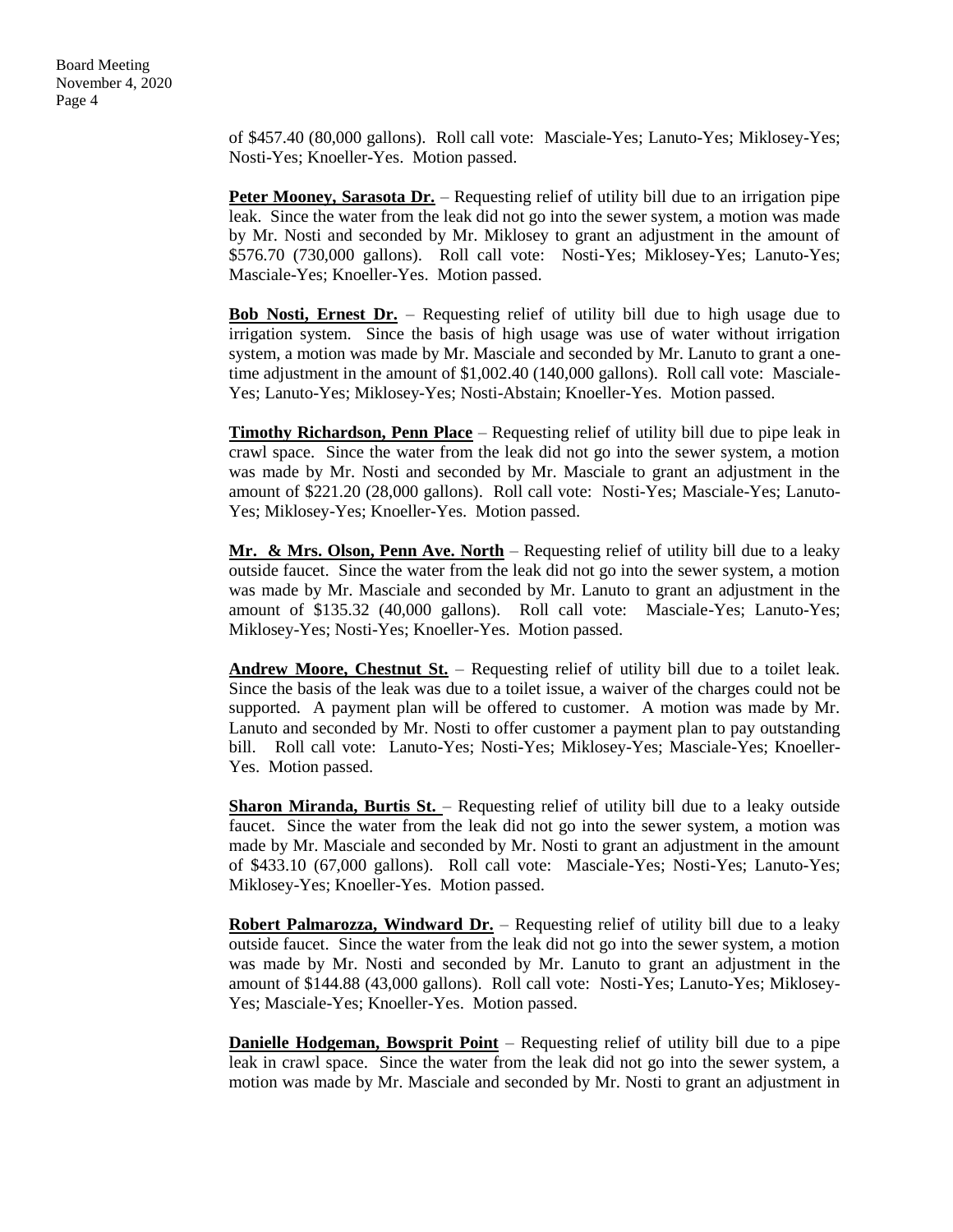| <b>Board Meeting</b><br>November 4, 2020<br>Page 5 |                                                                                                                                                                                                                                                                                                                                                                                                       |
|----------------------------------------------------|-------------------------------------------------------------------------------------------------------------------------------------------------------------------------------------------------------------------------------------------------------------------------------------------------------------------------------------------------------------------------------------------------------|
|                                                    | the amount of \$4,309.12 (565,000 gallons). Roll call vote: Masciale-Yes; Nosti-Yes;<br>Lanuto-Yes; Miklosey-Yes; Knoeller-Yes. Motion passed.                                                                                                                                                                                                                                                        |
|                                                    | <b>Rich Wehrhahnk</b> – Requesting relief of utility bill due to a pipe leak in crawl space.<br>Since the water from the leak did not go into the sewer system, a motion was made by<br>Mr. Nosti and seconded by Mr. Lanuto to grant an adjustment in the amount of \$287.08<br>(61,000 gallons). Roll call vote: Nosti-Yes; Lanuto-Yes; Miklosey-Yes; Masciale-Yes;<br>Knoeller-Yes. Motion passed. |
| <b>OLD</b><br><b>BUSINESS</b>                      | There was no old business to discuss.                                                                                                                                                                                                                                                                                                                                                                 |
| <b>NEW</b><br><b>BUSINESS</b>                      | Mr. Knoeller asked Mr. Dittenhofer and/or Mr. Dasti to make a presentation to<br>Waretown MUA informing them the LMUA is proceeding with the water main<br>extension, and ask if they have interest in hooking up to the water main. Mr. Dittenhofer<br>stated he has a utility meeting with them and will make them aware of it.                                                                     |
| <b>PUBLIC BUSINESS/</b><br><b>COMMENT</b>          | There was no public business/comment.                                                                                                                                                                                                                                                                                                                                                                 |
| <b>PAYMENT OF</b><br><b>VOUCHERS</b>               | <b>WHEREAS</b> , the members of the Lacey Municipal Utilities Authority carefully<br>examined all vouchers presented for payment of claims;                                                                                                                                                                                                                                                           |
|                                                    | NOW, THEREFORE, BE IT RESOLVED by the Lacey Municipal Utilities<br>Authority that:                                                                                                                                                                                                                                                                                                                    |
|                                                    | Said vouchers in the sum of \$536,583.29 be and the same are hereby<br>1.<br>approved to be paid.                                                                                                                                                                                                                                                                                                     |
|                                                    | 2. Said vouchers are listed on the attached computer check register.                                                                                                                                                                                                                                                                                                                                  |
|                                                    | A motion was made by Mr. Lanuto and seconded by Mr. Masciale to adopt the above<br>Roll call vote: Lanuto-Yes; Masciale-Yes; Miklosey-Yes; Nosti-Yes;<br>Resolution.<br>Knoeller-Yes. Motion passed.                                                                                                                                                                                                  |
| <b>ADJOURNMENT</b>                                 | There being no further business to discuss, the meeting was adjourned at 6:55 p.m.                                                                                                                                                                                                                                                                                                                    |

Respectfully submitted,

Michele Kennedy Executive Secretary